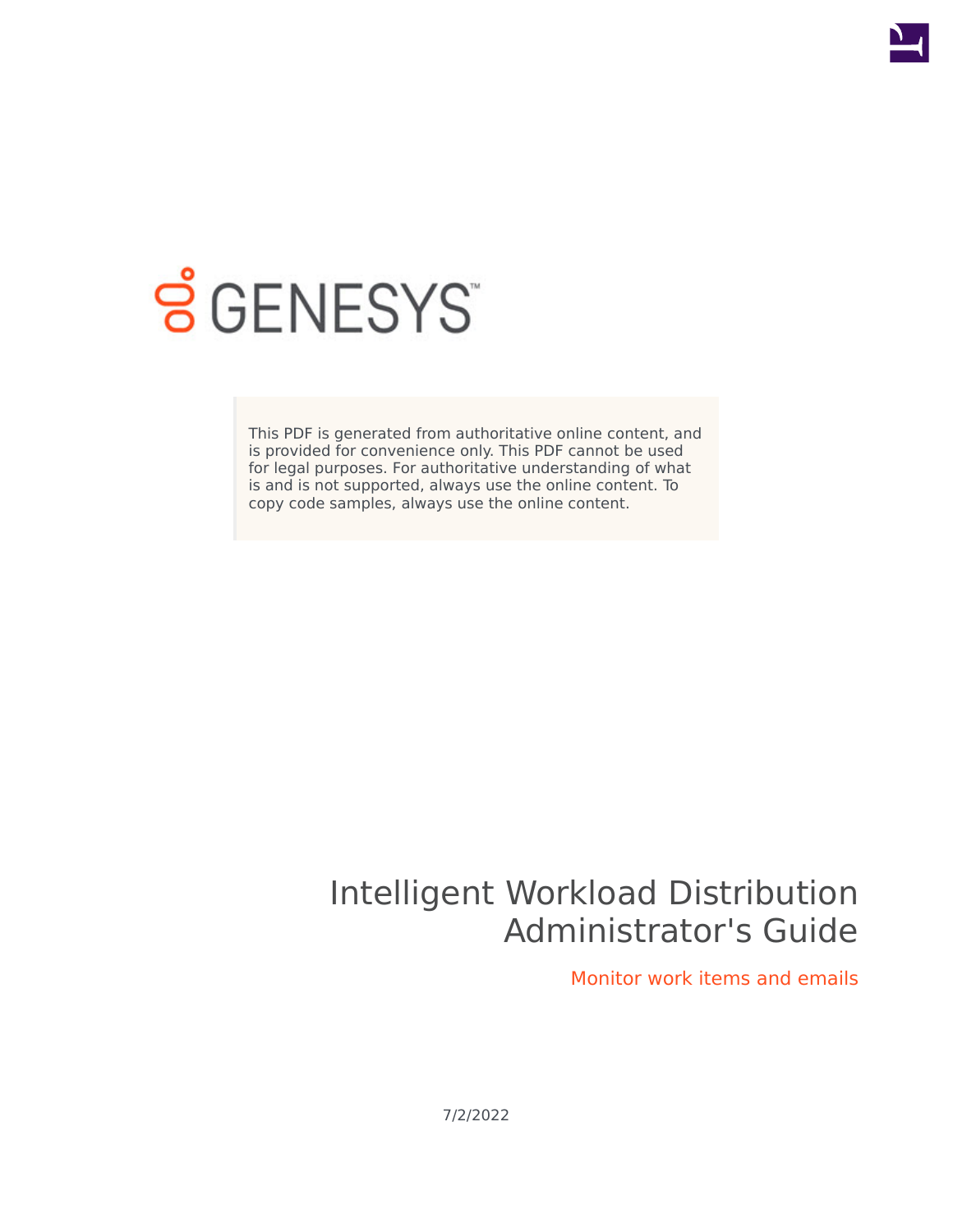# Contents

- 1 [By backlog](#page-2-0)
- 2 [By volume](#page-4-0)
- 3 [By SLA](#page-5-0)
- 4 [By categories](#page-5-1)
- 5 [By timing](#page-6-0)
- 6 [By path](#page-7-0)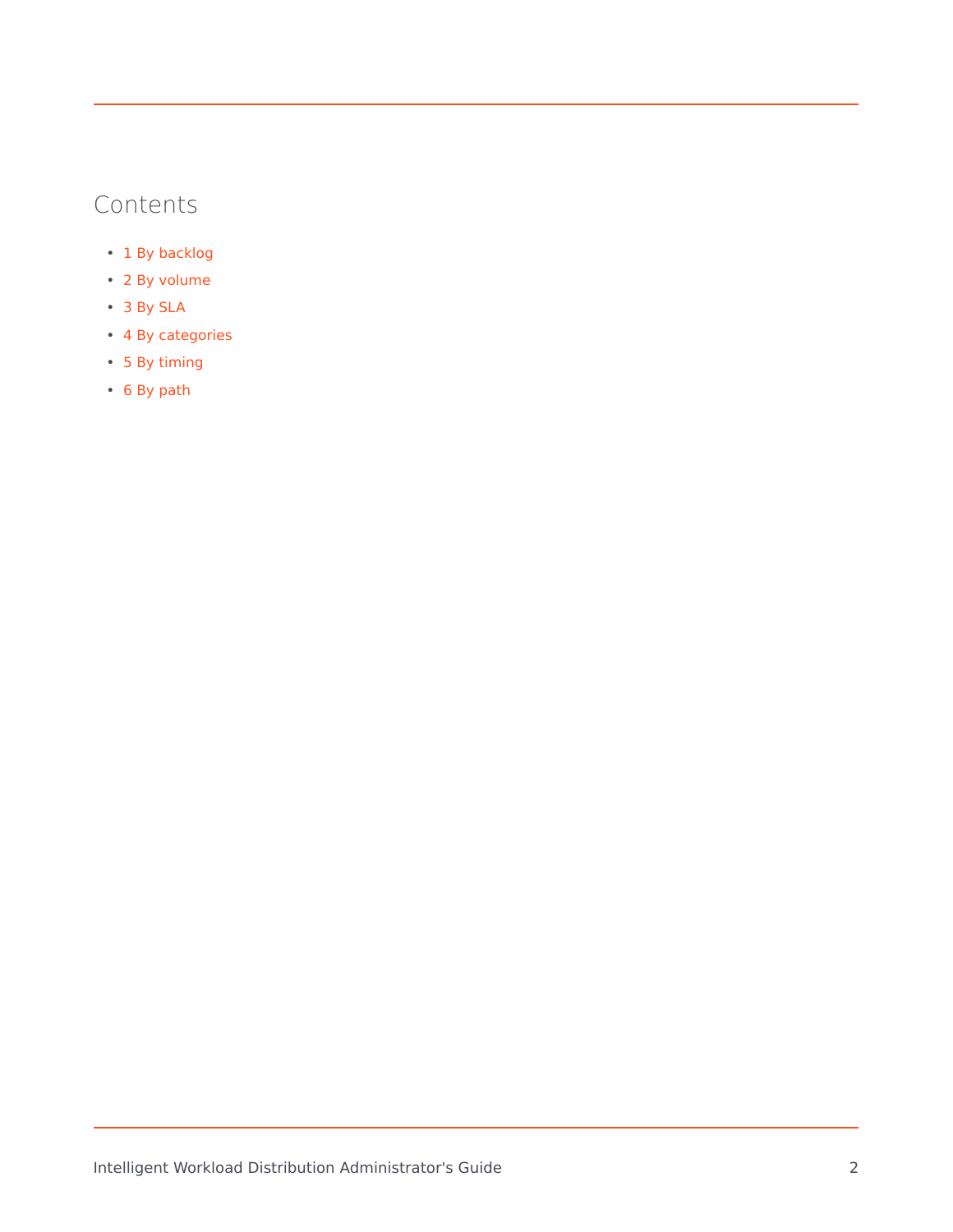Describes the six different work item and email dashboards on the Workload Manager **Dashboards** tab.

## **Related documentation:**

The **Dashboards** tab in Workload Manager gives you several options for displaying dashboards for monitoring the state of work items and emails (hereafter, "work items") controlled by IWD:

• By backlog

•

- By volume
- By Service Level Agreement
- By categories
- By timing
- By path

## Important

- All the displays reflect the currently selected time frame, the selected Category and Query.
- Where very large numbers of work items are displayed, scientific notation is used on the axes of display graphs.

<span id="page-2-0"></span>By backlog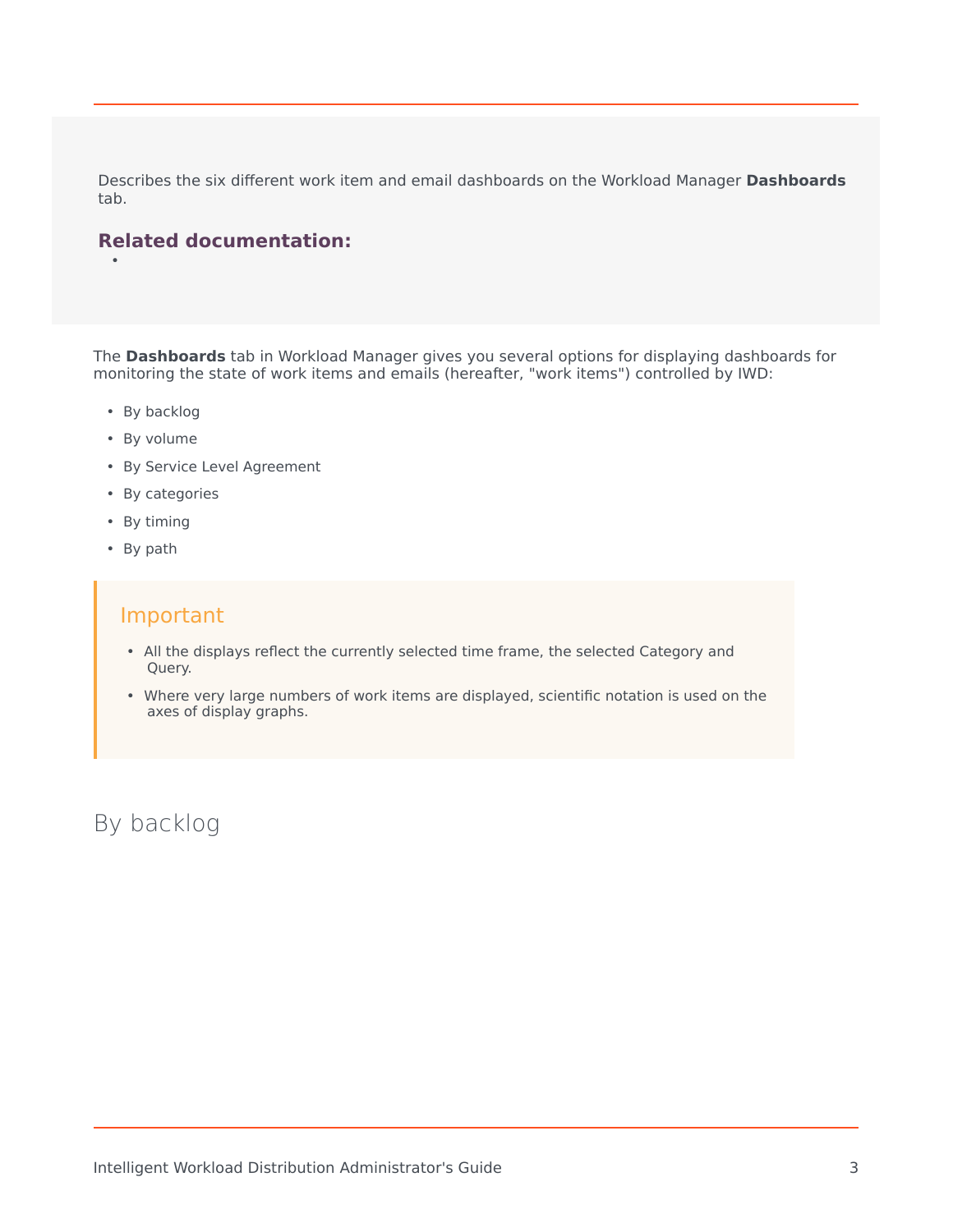

Provides a high-level intraday summary of the backlog for the period chosen. This is the starting point for analysis, enabling you to quickly spot trends in KPI and potential bottlenecks in work items. For example, it can quickly show you that the backlog is growing or shrinking. It displays dynamically the overall backlog, the backlog by category, and arrival and completion volumes.

You can:

- Dynamically change the time interval and category for display.
- Dynamically select a saved search filter from the **Filter & View** tab for display.
- Hover over populated areas of the graph to display a detail panel for the date and time selected.
- Use your cursor to drag a box to select a range of columns and drill down to a lower level of detail.

### **Metric descriptions**

- **Overall backlog**—The overall amount of work items.
- **Backlog by Category**—The amount of work items in distribution by category.
- **Arrival and Completion Volumes**—The amount of arrived and completed work items in a time range.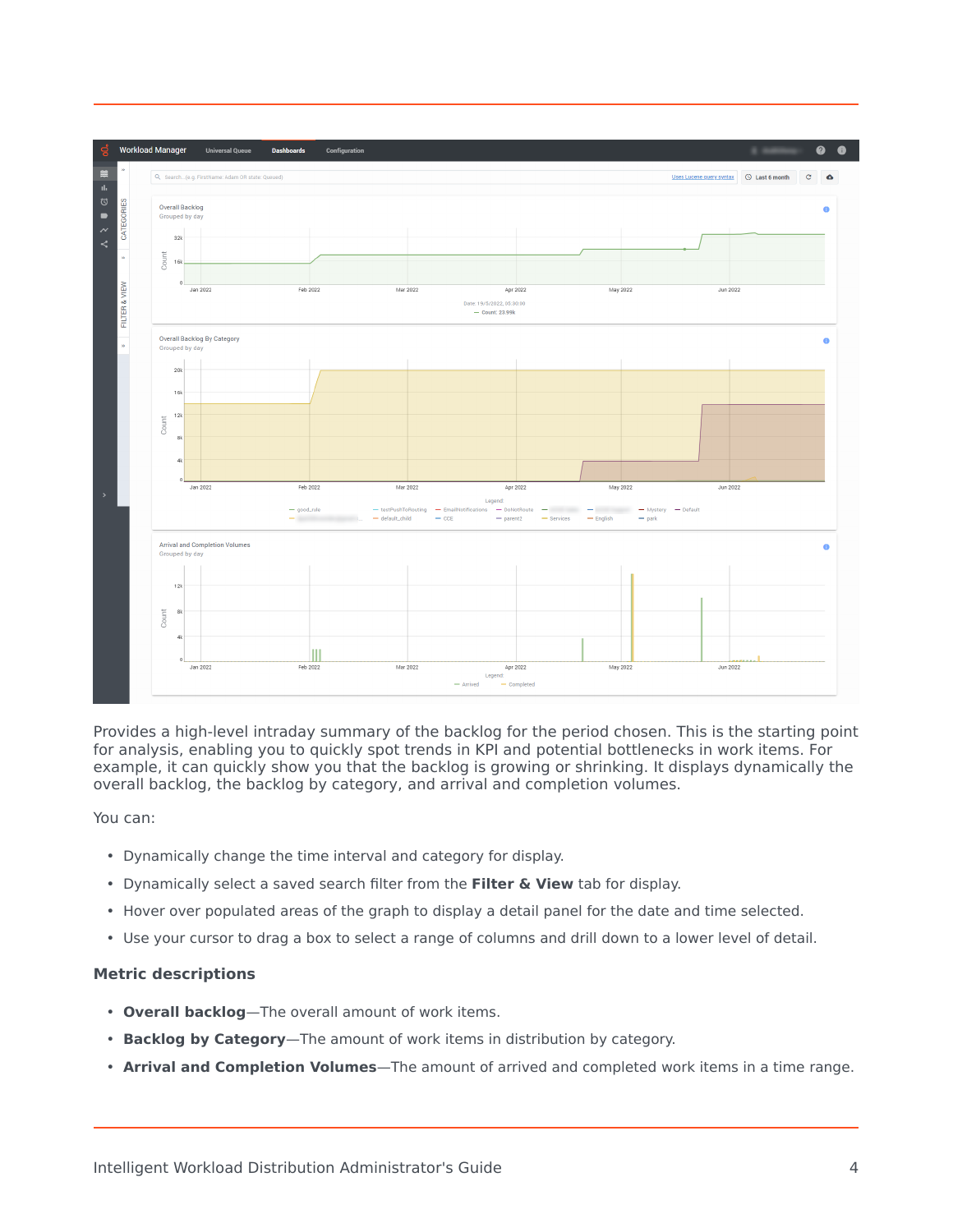# By volume

<span id="page-4-0"></span>

Displays dynamic histogram and summary totals (total, average duration, average time in queue, average time in routing) for the selected time interval and category, and distributions by state (pie chart) and priority ranges (bar chart). You can:

- Dynamically change the time interval and category for display.
- Dynamically select a saved search filter from the **Filter & View** tab for display.
- Hover over points in any graph to display a detail panel for the selected data point.
- Use your cursor to drag a box to select a range of columns and drill down to a lower level of detail.

#### **Metric descriptions**

- **Volume graph**—The total number of new work items that were submitted to IWD in a time range.
- **Total**—The total number of new work items that were submitted to IWD during the reporting interval.
- **Average duration**—The average amount of time that elapsed before agents completed work items. This metric includes the time that work items were backlogged, as well as work time.
- **Average Queued**—The average amount of time a work item was waiting in the queue.
- **Average Routing**—The average amount of time a work item was waiting to be routed.
- **Distribution by state**—The distribution of work items by their state, in percent and quantity.
- **Distribution by priority ranges**—The number of work items that have different priorities.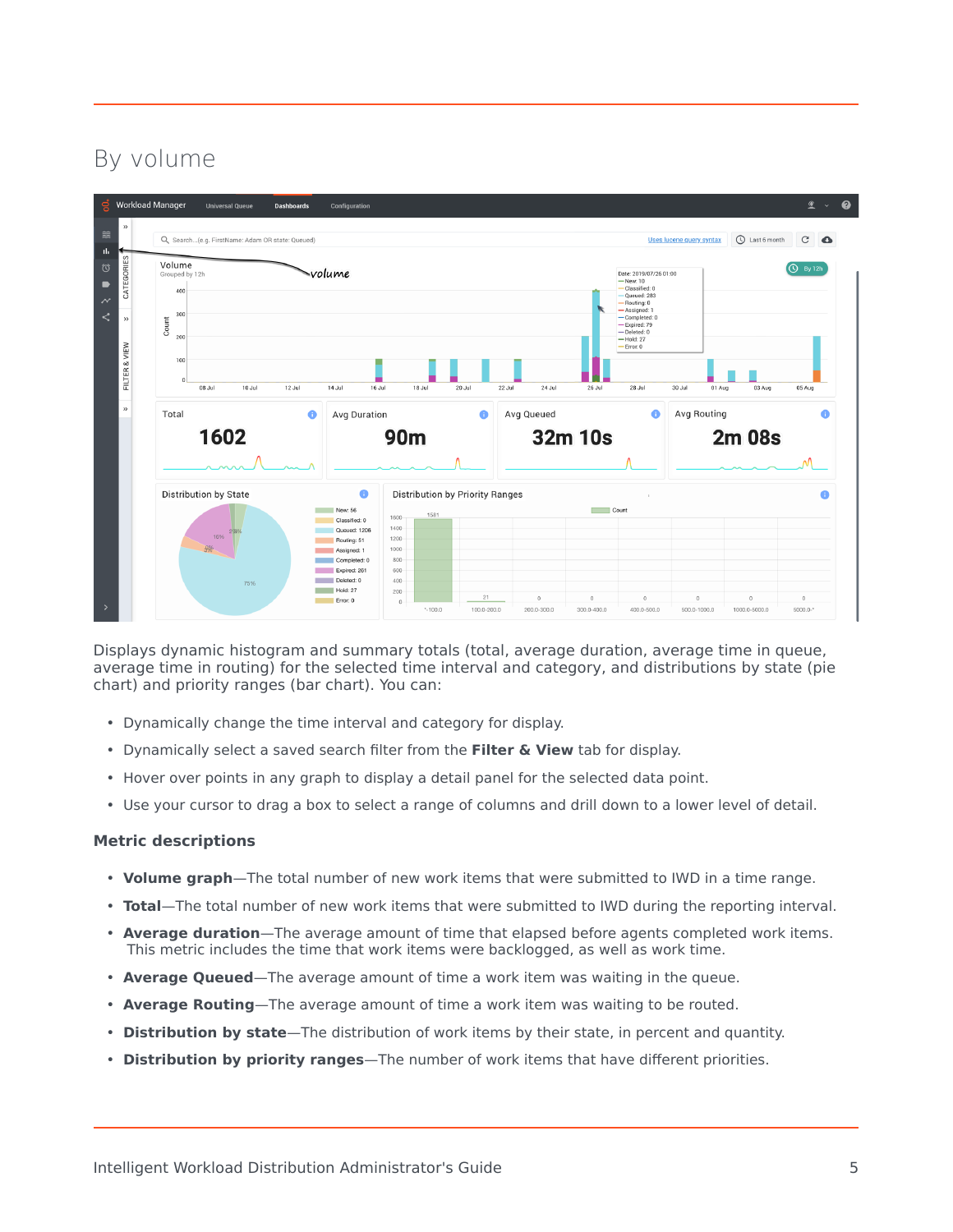# By SLA

<span id="page-5-0"></span>

Displays dynamic work item counts for selected pre-SLA intervals, and for work items that have breached their SLA by selected intervals. You can:

- Dynamically change the time interval and category for display.
- Dynamically select a saved search filter from the **Filter & View** tab for display.
- Hover over populated areas of the graph to display a detail panel for the date and time selected.
- Use the sliders at the foot of the panels to change the time ranges.

#### **Metric descriptions**

- **Pre SLA item counts**—The amount of work items that should be serviced in a selected time range.
- **Breached SLA item**—The amount of work items that should have been serviced but were not, in a selected time range.

## <span id="page-5-1"></span>By categories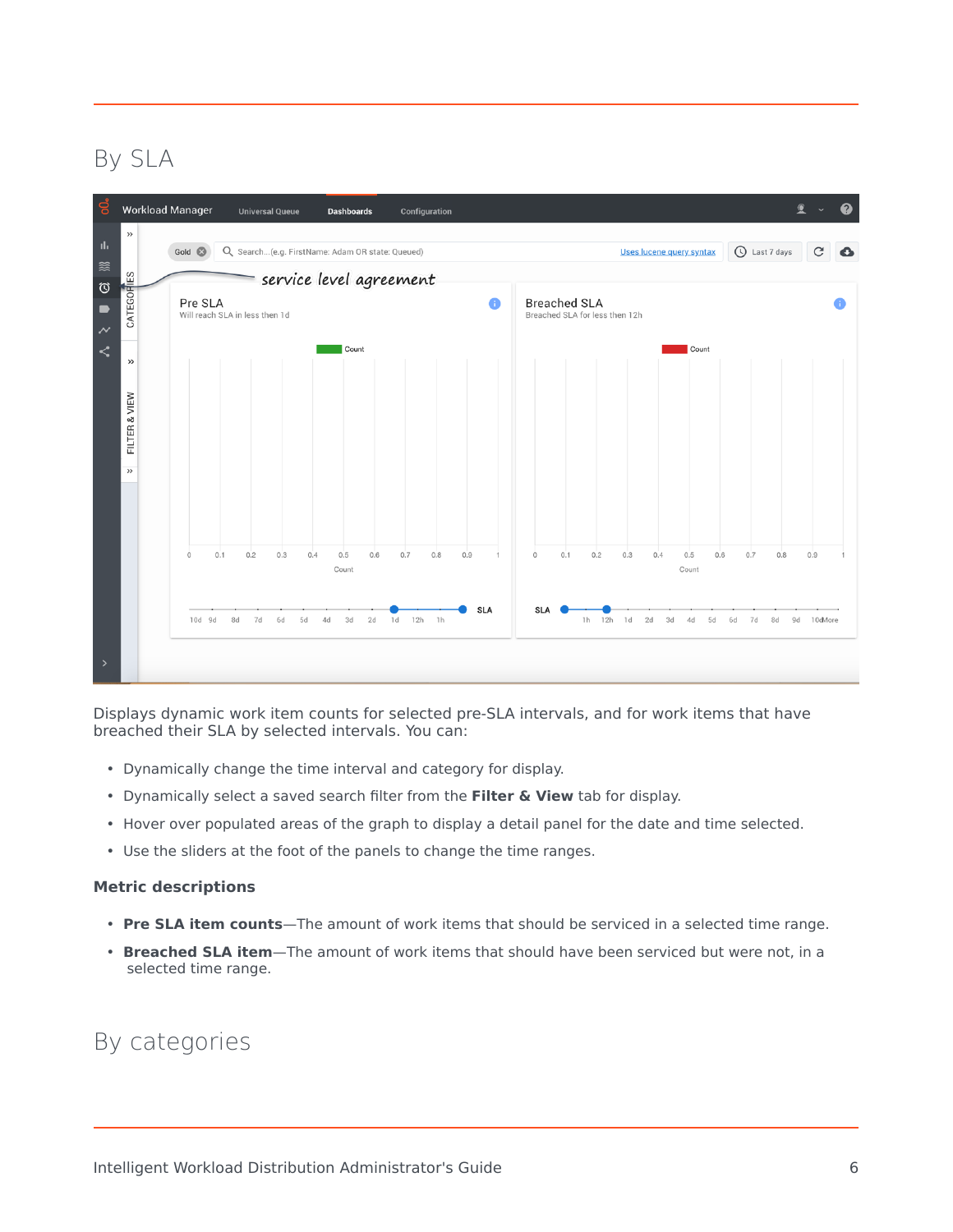

Displays dynamically the distribution of work items across the available categories for the date and time selected. You can select current or historical time intervals for a rapid visual comparison.

You can also dynamically select a predefined query for display.

Hover over a Category chart to display information about that Category.

## **Metric description**

• **Distribution by categories**—Distribution of work items by categories.

## <span id="page-6-0"></span>By timing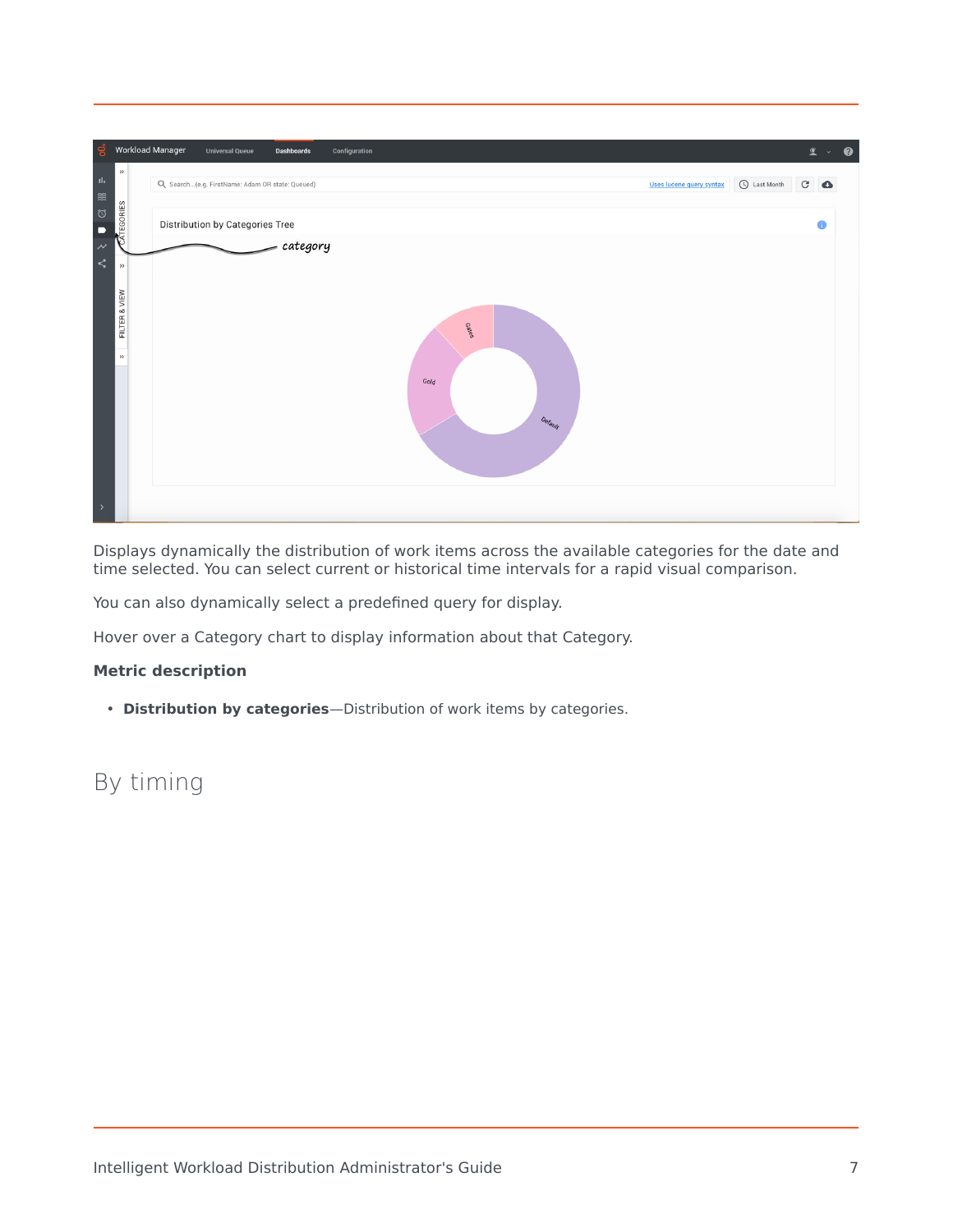

Displays dynamically the volume of transactions, plus average duration times and average routing duration times. You can:

- Dynamically change the time interval and category for display.
- Dynamically select a saved search filter from the **Filter & View** tab for display.
- Hover over populated areas of the graph to display a detail panel for the date and time selected.

#### **Metric description**

- **Volume**—Total number of received work items in a time frame.
- **Average Duration**—Average work item lifetime and time before work items become queued.
- **Average Routing Duration**—Average time that work items spent in routing before being routed to the agent.

## <span id="page-7-0"></span>By path